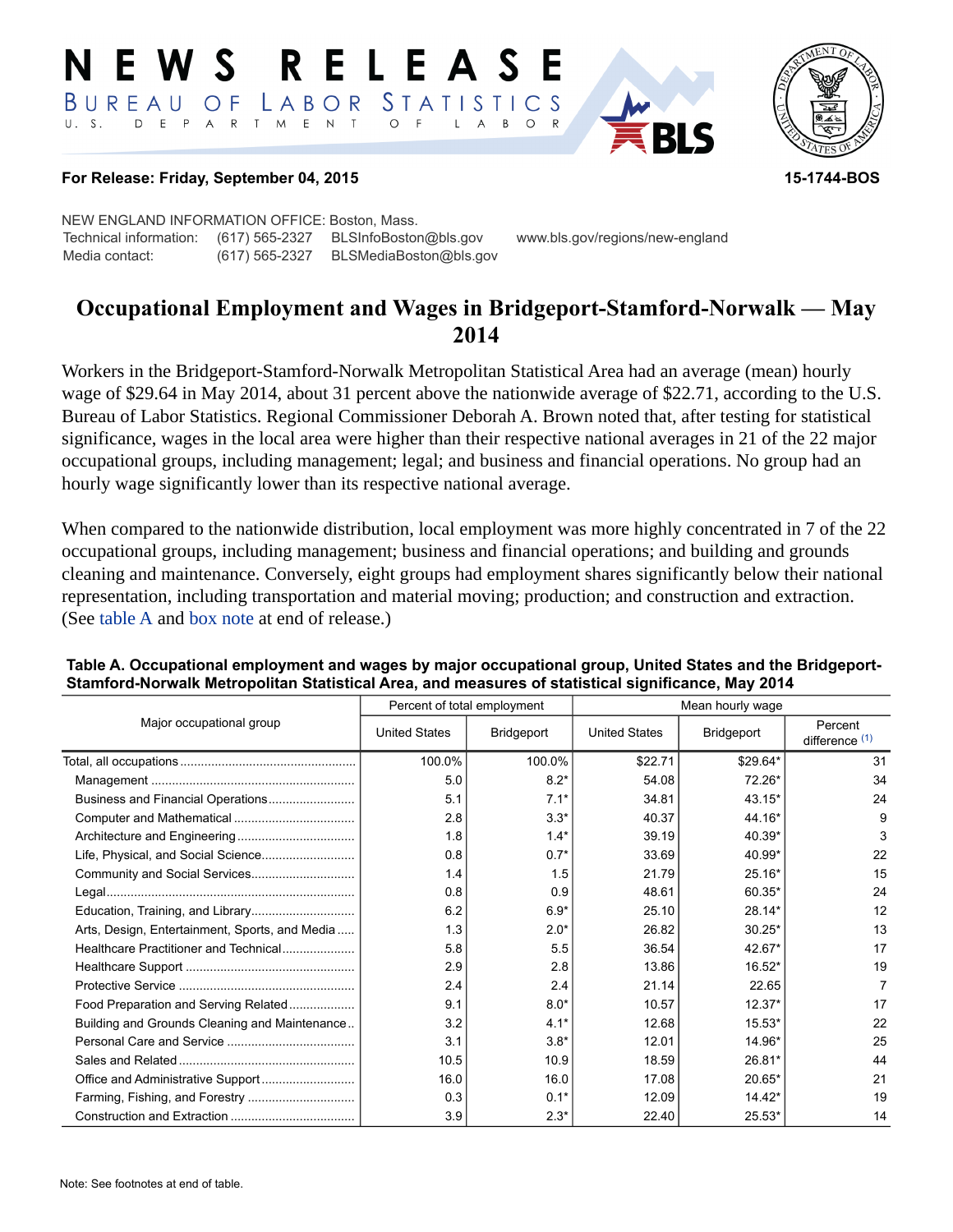## **Table A. Occupational employment and wages by major occupational group, United States and the Bridgeport-Stamford-Norwalk Metropolitan Statistical Area, and measures of statistical significance, May 2014 - Continued**

| Major occupational group              |               | Percent of total employment | Mean hourly wage |            |                           |
|---------------------------------------|---------------|-----------------------------|------------------|------------|---------------------------|
|                                       | United States | <b>Bridgeport</b>           | United States    | Bridgeport | Percent<br>difference (1) |
| Installation, Maintenance, and Repair | 3.9           | $2.8*$                      | 21.74            | $25.21*$   | 16                        |
|                                       | 6.6           | $4.8*$                      | 17.06            | $20.44*$   | 20                        |
| Transportation and Material Moving    | 6.8           | $4.5*$                      | 16.57            | 17.58*     | 6                         |

Footnotes:

<span id="page-1-1"></span>(1) A positive percent difference measures how much the mean wage in Bridgeport is above the national mean wage, while a negative difference reflects a lower wage.

\* The percent share of employment or mean hourly wage for this area is significantly different from the national average of all areas at the 90-percent confidence level.

One occupational group—business and financial operations—was chosen to illustrate the diversity of data available for any of the 22 major occupational categories. Bridgeport-Stamford-Norwalk had 30,180 jobs in business and financial operations, accounting for 7.1 percent of local area employment, significantly higher than the 5.1-percent share nationally. The average hourly wage for this occupational group locally was \$43.15, significantly above the national wage of \$34.81.

Some of the largest detailed occupations within the business and financial operations group included accountants and auditors (5,560), financial analysts (3,520), and market research analysts and marketing specialists (2,770). Among the higher paying jobs were personal financial advisors and financial analysts, with mean hourly wages of \$66.74 and \$54.70, respectively. At the lower end of the wage scale were labor relations specialists (\$20.34) and fundraisers (\$26.68). (Detailed occupational data for business and financial operations are presented in table 1; for a complete listing of detailed occupations available go to [www.bls.gov/oes/2014/](https://www.bls.gov/oes/2014/may/oes_71950.htm) [may/oes\\_71950.htm](https://www.bls.gov/oes/2014/may/oes_71950.htm) .)

Location quotients allow us to explore the occupational make-up of a metropolitan area by comparing the composition of jobs in an area relative to the national average. (See table 1.) For example, a location quotient of 2.0 indicates that an occupation accounts for twice the share of employment in the area than it does nationally. In the Bridgeport-Stamford-Norwalk Metropolitan Statistical Area, above-average concentrations of employment were found in many of the occupations within the business and financial operations group. For instance, financial analysts were employed at 4.3 times the national rate in Bridgeport, and credit analysts, at 3.8 times the U.S. average. On the other hand, claims adjusters, examiners, and investigators had a location quotient of 0.9 in Bridgeport, indicating that this particular occupation's local and national employment shares were similar.

These statistics are from the Occupational Employment Statistics (OES) survey, a federal-state cooperative program between BLS and State Workforce Agencies, in this case, the Connecticut Department of Labor.

## **Note**

<span id="page-1-0"></span>A value that is statistically different from another does not necessarily mean that the difference has economic or practical significance. Statistical significance is concerned with the ability to make confident statements about a universe based on a sample. It is entirely possible that a large difference between two values is not significantly different statistically, while a small difference is, since both the size and heterogeneity of the sample affect the relative error of the data being tested.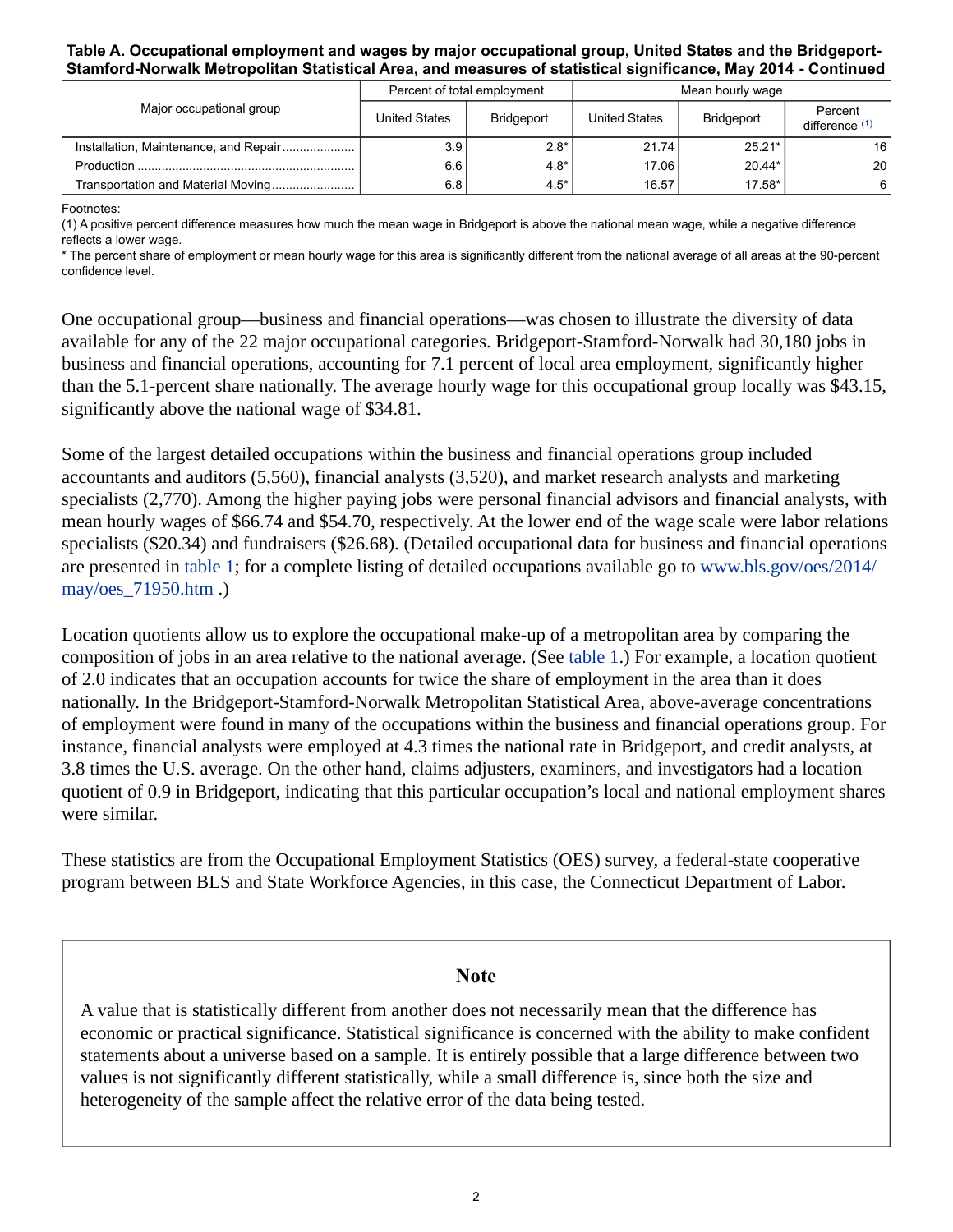# **Technical Note**

The Occupational Employment Statistics (OES) survey is a semiannual mail survey measuring occupational employment and wage rates for wage and salary workers in nonfarm establishments in the United States. Guam, Puerto Rico, and the Virgin Islands are also surveyed, but their data are not included in the national estimates. OES estimates are constructed from a sample of about 1.2 million establishments. Forms are mailed to approximately 200,000 sampled establishments in May and November each year. May 2014 estimates are based on responses from six semiannual panels collected over a 3-year period: May 2014, November 2013, May 2013, November 2012, May 2012, and November 2011. The overall national response rate for the six panels is 74.3 percent based on establishments and 70.5 percent based on weighted sampled employment. The unweighted employment of sampled establishments across all six semiannual panels represents approximately 57.1 percent of total national employment. (Response rates are slightly lower for these estimates due to the federal shutdown in October 2013.) The sample in the Bridgeport-Stamford-Norwalk Metropolitan Statistical Area included 3,526 establishments with a response rate of 71 percent. For more information about OES concepts and methodology, go to [www.bls.gov/news.release/ocwage.tn.htm](https://www.bls.gov/news.release/ocwage.tn.htm).

The OES survey provides estimates of employment and hourly and annual wages for wage and salary workers in 22 major occupational groups and 821 detailed occupations for the nation, states, metropolitan statistical areas, metropolitan divisions, and nonmetropolitan areas. In addition, employment and wage estimates for 94 minor groups and 458 broad occupations are available in the national data. OES data by state and metropolitan/nonmetropolitan area are available from [www.bls.gov/oes/current/oessrcst.htm](https://www.bls.gov/oes/current/oessrcst.htm) and [www.bls.gov/](https://www.bls.gov/oes/current/oessrcma.htm) [oes/current/oessrcma.htm,](https://www.bls.gov/oes/current/oessrcma.htm) respectively.

The May 2014 OES estimates are based on the 2010 Standard Occupational Classification (SOC) system and the 2012 North American Industry Classification System (NAICS). Information about the 2010 SOC is available on the BLS website at [www.bls.gov/soc](https://www.bls.gov/soc) and information about the 2012 NAICS is available at [www.bls.gov/bls/naics.htm.](https://www.bls.gov/bls/naics.htm)

# **Area definitions**

The substate area data published in this release reflect the standards and definitions established by the U.S. Office of Management and Budget.

The **Bridgeport-Stamford-Norwalk, Conn. Metropolitan Statistical Area** includes Ansonia city, Bridgeport city, Darien town, Derby city, Easton town, Fairfield town, Greenwich town, Milford city, Monroe town, New Canaan town, Newtown town, Norwalk city, Oxford town, Redding town, Ridgefield town, Seymour town, Shelton city, Southbury town, Stamford city, Stratford town, Trumbull town, Weston town, Westport town, Wilton town, and Woodbridge town.

# **Additional information**

OES data are available on our regional web page at [www.bls.gov/regions/new-england.](https://www.bls.gov/regions/new-england) Answers to frequently asked questions about the OES data are available at [www.bls.gov/oes/oes\\_ques.htm](https://www.bls.gov/oes/oes_ques.htm). Detailed technical information about the OES survey is available in our Survey Methods and Reliability Statement on the BLS website at [www.bls.gov/oes/2014/may/methods\\_statement.pdf.](https://www.bls.gov/oes/2014/may/methods_statement.pdf)

Information in this release will be made available to sensory impaired individuals upon request . Voice phone: 202-691-5200; Federal Relay Service: 800-877-8339.